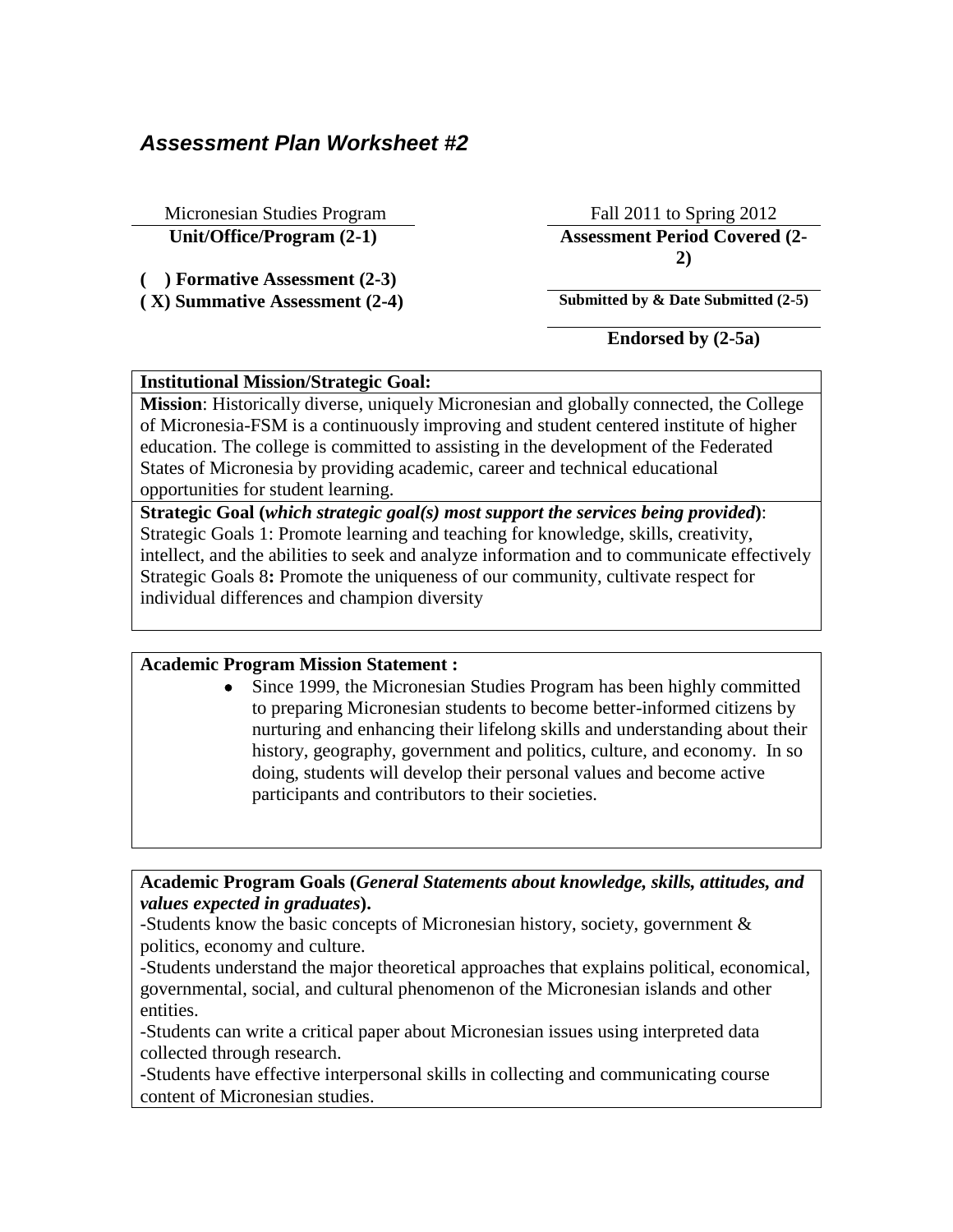-Students value and respect their roles as citizens.

#### **Academic Program Outcomes:**

1. Demonstrate the ability to read, speak and write critically and effectively in English about Micronesian Studies Program course content.

2. Demonstrate proficiency in the geographical, historical, and cultural literacy of the Micronesian region.

3. Demonstrate proficient knowledge of the structure and functions of the government and social, political, and economic issues concerning the Micronesian Studies course content.

4. Demonstrate the ability to perform research and write papers relevant to Micronesia using different methods and technologies.

5. Demonstrate an appreciation of the requirements of good citizenship in the FSM.

| <b>Evaluation questions</b>                                                                                                                             | Data sources                                              | <b>Sampling</b>                        | <b>Analysis</b> |
|---------------------------------------------------------------------------------------------------------------------------------------------------------|-----------------------------------------------------------|----------------------------------------|-----------------|
| 1. Can students demonstrate the<br>ability to perform research and<br>write papers relevant to Micronesia<br>using different methods and<br>technology? | Research and<br>writing papers<br>using common<br>rubric. | SS200 and<br><b>SS280</b>              |                 |
| 2. Can students demonstrate an<br>appreciation of the requirements of<br>good citizenship in the FSM?                                                   | Pre/Post<br>common essay<br>question                      | SS195,<br>SS205,<br>SS212 and<br>SS220 |                 |

#### **Timeline:**

| <b>Activity</b>                               | Who is              | <b>Date</b>      |
|-----------------------------------------------|---------------------|------------------|
|                                               | <b>Responsible?</b> |                  |
| Create common research and writing            | Instructors for     | Aug. 2011        |
| assignment                                    | "sample" courses    |                  |
|                                               | listed.             |                  |
|                                               |                     |                  |
| Create common essay question                  | Instructors for     | <b>July 2011</b> |
|                                               | "sample" courses    |                  |
|                                               | listed.             |                  |
|                                               |                     |                  |
| 2a. Pre-essay question should be administered | All Social Science  | End of May 2012  |
| on the day after the last day of add-drop. A  | faculties will work |                  |
| post-essay question will be given on the last | together in         |                  |
| day of class.                                 | gathering data.     |                  |
|                                               | Chair and           |                  |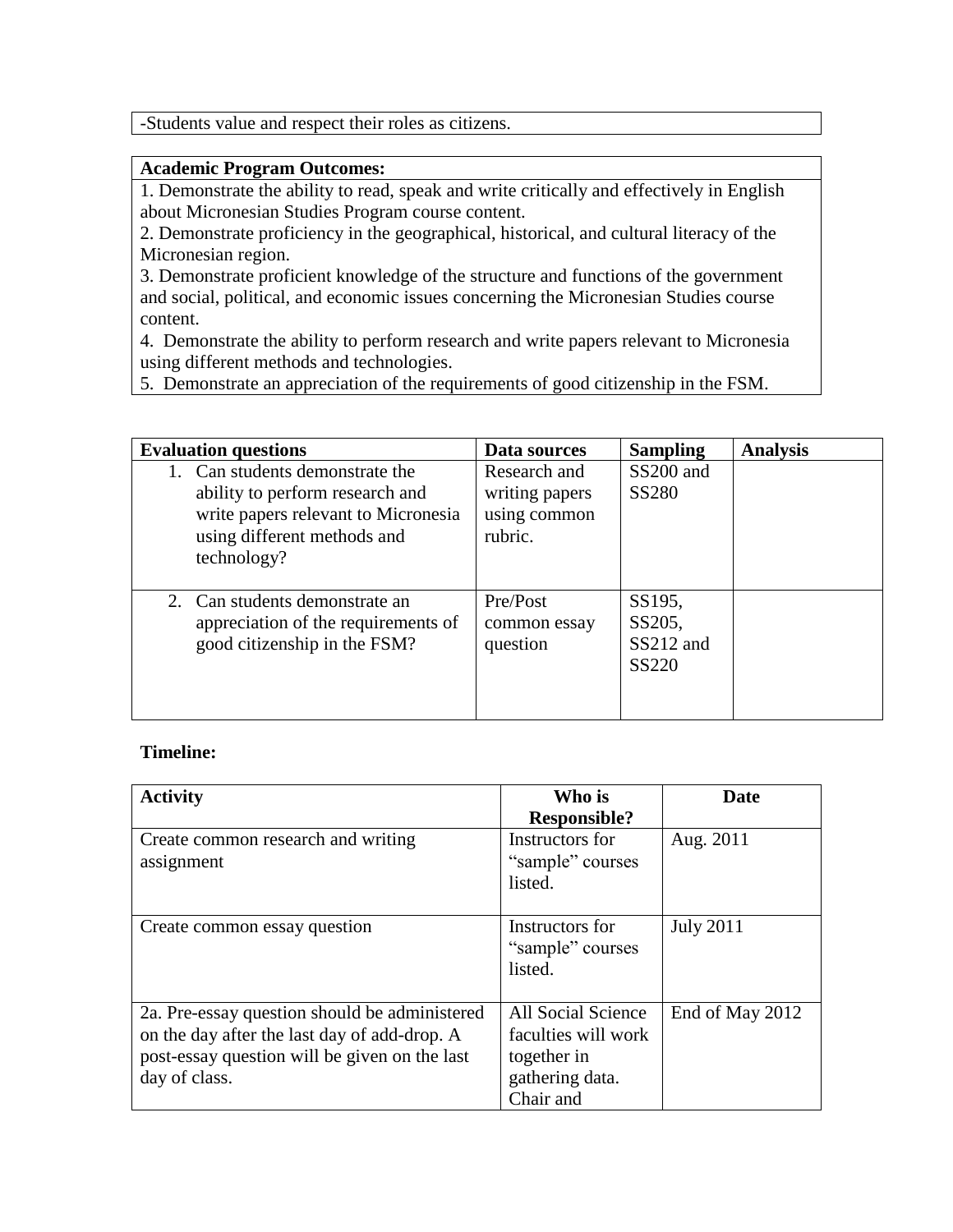| 2b. All essays should be analyzed and reported | Coordinator of the  |                |
|------------------------------------------------|---------------------|----------------|
| with recommendations by end both fall 2011     | program will        |                |
| and spring 2012.                               | compile final       |                |
|                                                | report.             |                |
| A research and writing assignment will be      | Instructors of      | September 2011 |
| assigned in courses indicated                  | "sample" courses.   |                |
| Research papers collected and scored using     | All Social Science  | Dec. 2011 and  |
| common rubric; must emphasize content and      | faculties will work | May 2012       |
| methods.                                       | together in         |                |
|                                                | gathering data.     |                |
| Discuss findings, transfer to worksheet#3      | Chair and           | June 2012      |
|                                                | Coordinator of the  |                |
|                                                | program will        |                |
|                                                | compile final       |                |
|                                                | report.             |                |

Comments: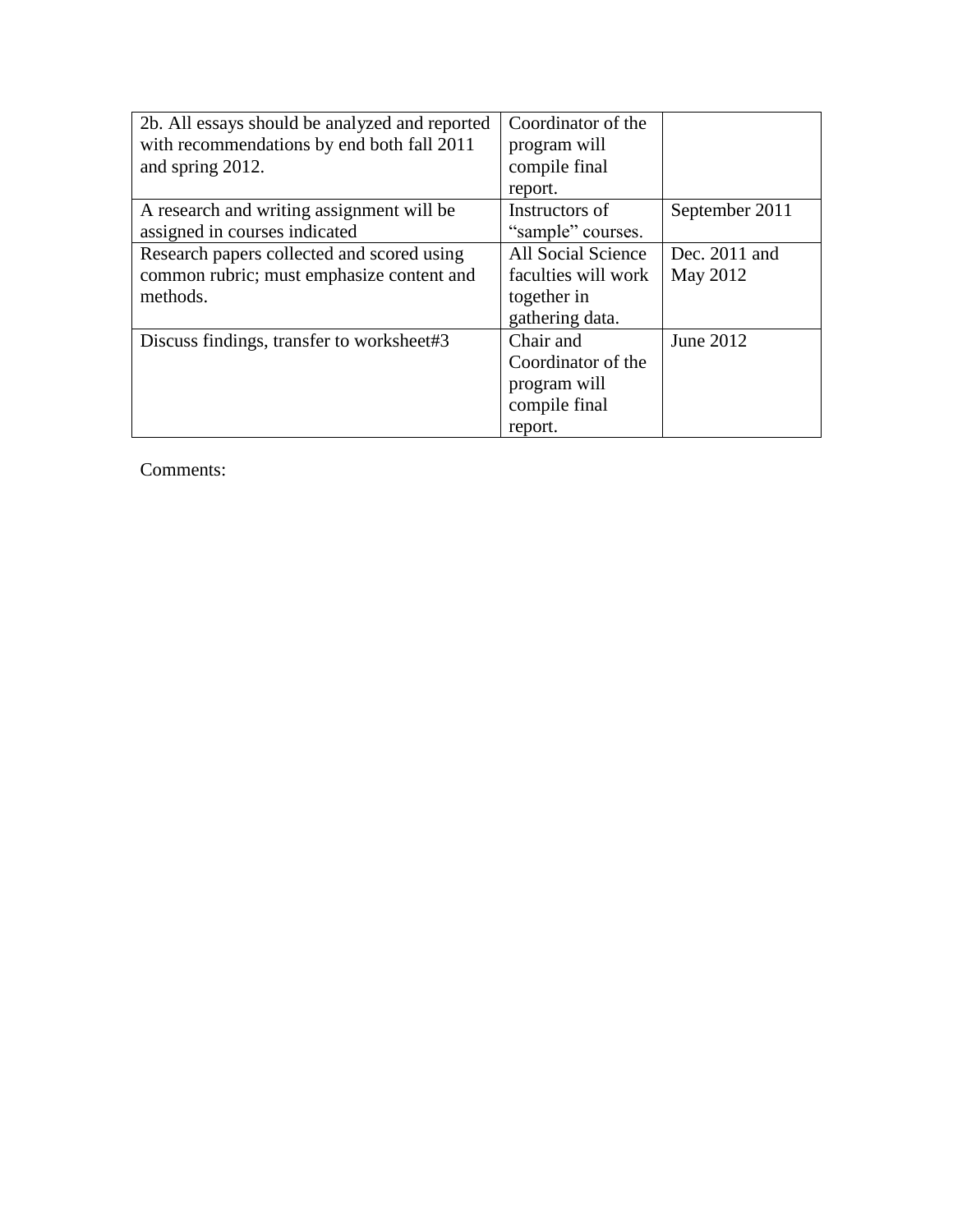# *Assessment Report Worksheet #3*

Micronesian Studies Program Fall 2011 to Spring 2012

**Unit/Office/Program (3-1) Assessment Period Covered (X) Formative Assessment (3-3)** SS Division Fall 2011 to Sp12 **(X) Summative Assessment (3-4) Submitted by & Date Submitted ()** 

**Endorsed by: (3-5a)**

### **Evaluation Question (Use a different form for each evaluation question)(3-6):**

1. Can students demonstrate the ability to perform research and write papers relevant to Micronesia using different methods and technology?

#### **First Means of Assessment for Evaluation Question Identified Above (from your approved assessment plan 3-7):**

*1a. Means of Unit Assessment & Criteria for Success (3-8)*: Research and writing papers using common rubric. Identified courses to assess included SS200 and SS280. A common rubric was identified and was used to rate research papers for consistency and accuracy.

# *1b. Summary of Assessment Data Collected (3-9):*

At the beginning of Fall semester 2011, faculty members of the Micronesian studies program and the social science division proposed to assess student in the program, using first questions as identified above and a second evaluation question mentioned below. Courses to be assessed were identified and lead instructors for the courses in the program were tasked to administer and collect the assessment results. It was proposed that the rubric used in SS280 and SS200 and a common question be used to assess student learning in the two courses.

Summary Report on SS200

Twenty four (24) students enrolled in the class at the beginning of fall 2011. Four students withdrew from class during the first week and four students failed the class. During the spring 2012 semester, twenty three students enrolled in the class. At the end of the semester, eighteen students passed the course with at least a C grade or above. Three students received Ds and two received F grades. Detailed breakdown on student's performance is as follow: Four students earned A, six B, eight C, three D, and two F. For school year 2011-2012 course completion rate is 79%.

Assessment Methodology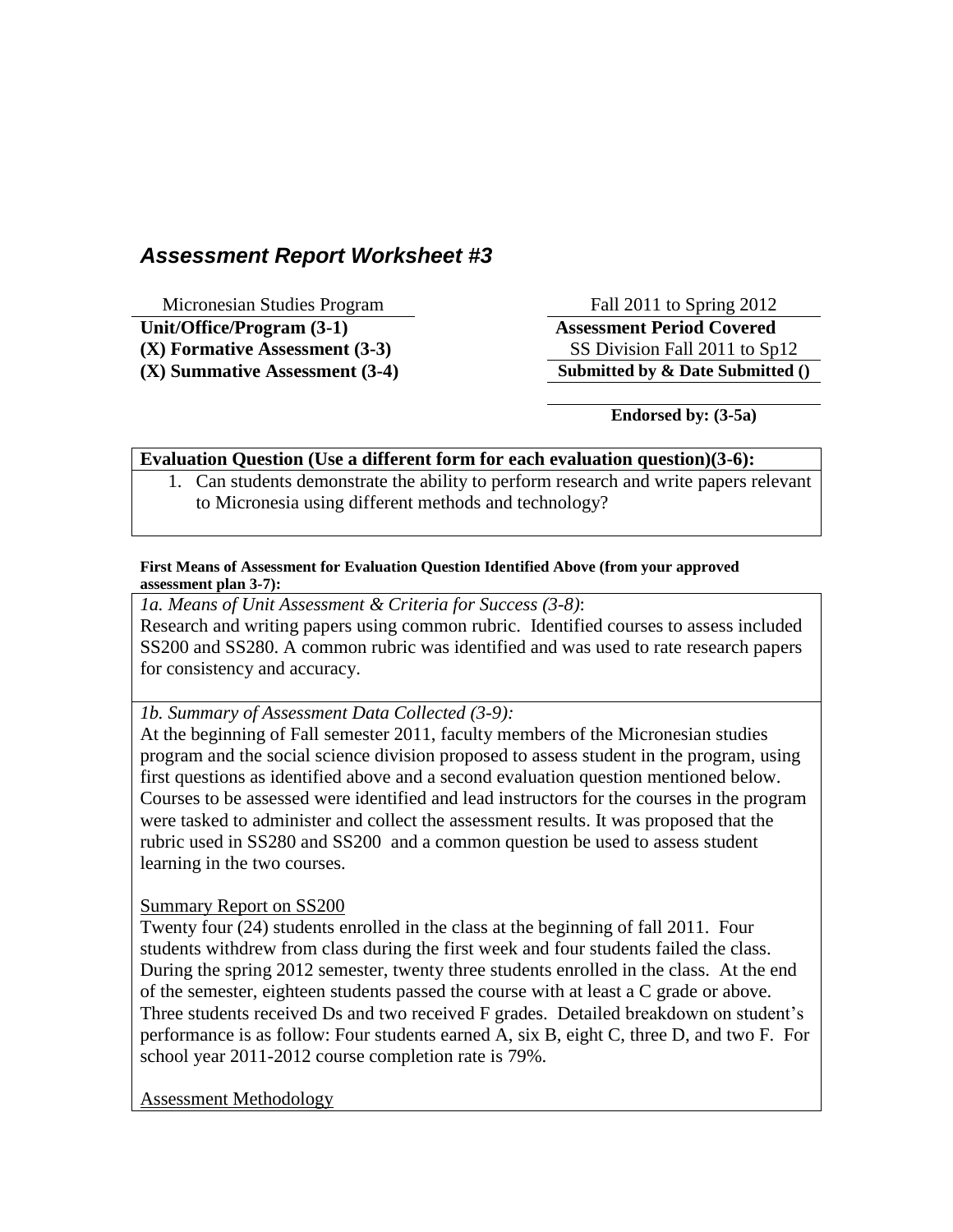Both fall and spring semester SS200 students research papers were assessed, using an instructor ready-made rubric.

Summary Report on SS280

There were 12 students who enrolled in the course at the beginning of the fall 2011 semester. Eight students passed the course with C grade or better, one withdrew, and three failed the class.

During the spring 2012 semester, the course was divided into two sections because more than 10 students needed the courses to graduate that semester. Section 1was taught by Lucy and section 2 was taught by Faustino.

Section 1 SLO Report

Ten students enrolled in this particular section.. At the conclusion of the course, 6 students passed the course with at least a C grade and above. Two students were withdrawn and two failed.

The thesis is graded, using a research rubric, which looks at several criteria. In addition to the thesis the SLO is assessed using class work and other assignments.

# Section 2 SLO Report

Ten students enrolled in the course at the beginning of the spring 2012 semester. Six students completed the course with at least a C grade and above; one student earned a D grade and three others received F grades.

Section 1 & 2 Assessment Methodology

Student learning was assessed based on the final product. The final project was a 24 page research paper written in APA format. The final paper was read by other social science faculty members, and a research paper rubric was used to assess student's performance.

Course Completion Rate

Collectively, Directed Study (SS280) has a course completion rate of 70% or 14 students pass the course. (Still need fall semester data to complete this section)

*1c: Use of Results to Improve Program/Unit Impact/Services [Closing the loop]:* As depicted above, SS200 has a completion rate of 78% and SS280 has a completion rate of 70%. The results suggested that both courses have 70% or more completion rates. Current instructors to both SS200 and SS280 felt that the current rubric should be used to measure student's performance on the SLO and did not suggest any change to rubric. Claim that for the time being the rubric is relevant. (see attached a copy of the research rubric)

To design and align one common formative tool to accurately measure student learning. For example, the formative tool can be an assignment or a classwork that clearly linked to and can measured portion of the student learning that is embedded in the evaluation question.

*Evaluation Question (Use a different form for each evaluation question)(3-6):*

2. Can students demonstrate an appreciation of the requirements of good citizenship in the FSM?

*2a. Means of Unit Assessment & Criteria for Success*: A Common essay was formulated to assess students taking courses; SS195, SS205,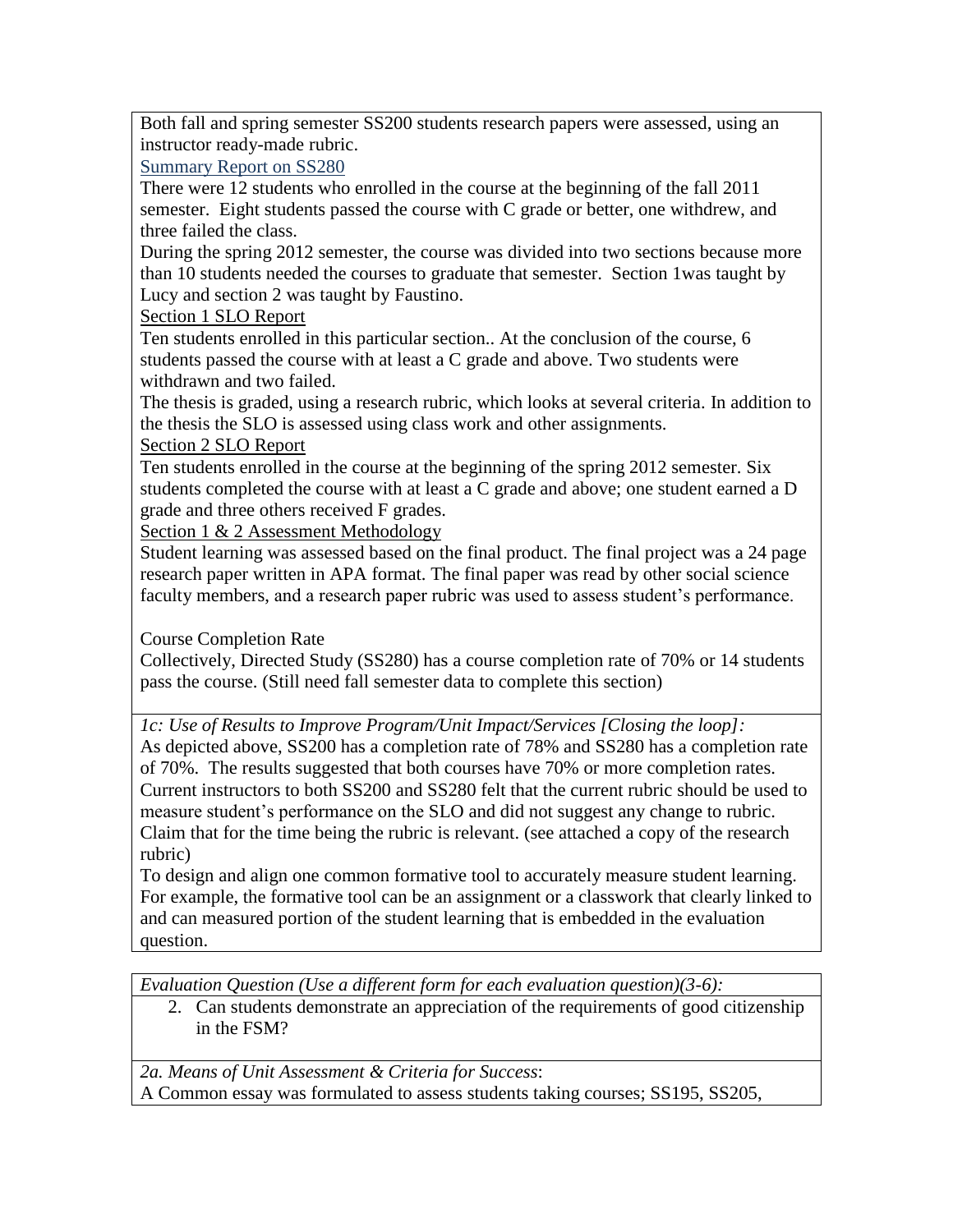SS212 and SS220 to see if students can competently write about particular topics in Micronesia as relating to economics government, politics, culture, and social factors.

*2b. Summary of Assessment Data Collected:*

*Data below show completion rates for identified assessed courses and results for assessment questions/common essay question, as depicted in tables 1 &2. Note that no datum is given for SS205 (as represented by NA) because the course was not offered for that semester.*

*Table 1: Completion rates by course for fall 2011, as reported by COM-FSM IRPO.*

|           |         |                 | <b>ABCD OR</b> | <b>CC ABC</b> |                     |
|-----------|---------|-----------------|----------------|---------------|---------------------|
| courseNum | Records | <b>ABC OR P</b> | P              | OR P          | <b>CC ABCD OR P</b> |
|           |         |                 |                |               |                     |
| SS195     | 30      | 27              | 27             | 90.0%         | 90.0%               |
| SS205     | 25      | 23              | 23             | 92.0%         | 92.0%               |
| SS212     | 28      | 24              | 25             | 85.7%         | 89.3%               |
| SS220     | 25      | 17              | 19             | 68.0%         | 76.0%               |

|  |  |  | Table 2: Completion rates by course for Spring 2012, as reported by COM-FSM IRPO. |
|--|--|--|-----------------------------------------------------------------------------------|
|  |  |  |                                                                                   |

|           |                 |                 | <b>ABCD or</b> |        |        |
|-----------|-----------------|-----------------|----------------|--------|--------|
| courseNum | <b>Students</b> | <b>ABC or P</b> | D              | % ABCP | %ABCDP |
| SS195     | 30              | 25              | 25             | 83.3%  | 83.3%  |
| SS205     | NΑ              | ΝA              | ΝA             | ΝA     | ΝA     |
| SS212     | 25              | 17              | 21             | 68.0%  | 84.0%  |
| SS220     | 3               | 3               | 3              | 100.0% | 100.0% |

A common essay question was administered at the end of the semester of Spring 2012 to assess students learning in the evaluation question. The COMET rubric was used to assess this work. Results are reports from lead instructors of each course (as identified in item 2a). Note that no datum is given for SS205 (as represented by NA) because the course was not offered for that semester.

The assessment question was: "List and explain the social changes that have occurred in Micronesia and their impact (both advantages and disadvantages) on the social, political, and economic aspects."

*Table 3: Results for common essay question.*

| Score     | Number of students | Course |
|-----------|--------------------|--------|
| $0 - 05$  |                    | SS195  |
| $06-10$   |                    | SS195  |
| $11 - 15$ | n                  | SS195  |
| $16 - 25$ |                    | SS195  |
|           |                    |        |